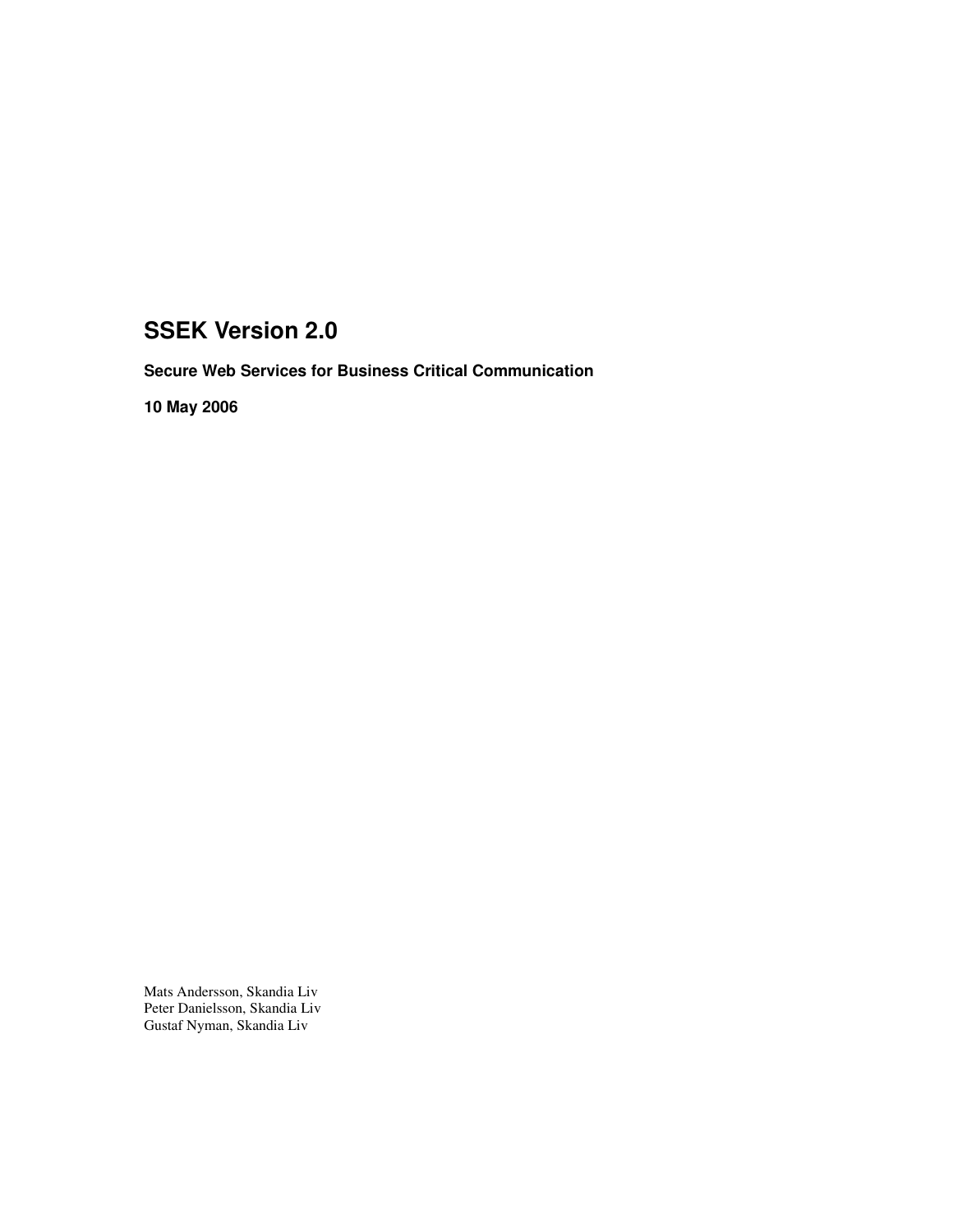# **Abstract**

SSEK 2.0 specifies the design of secure web services for information exchange between organisations. SSEK has been proven compliant in practical usage with existing business, security and legal requirements for electronic business communication. Use of SSEK improves the organisation's capacity to create secure and compatible business communication with other organisations.

SSEK is based on a number of accepted standards for Internet-based web services.

Compared to SSEK 1.1, SSEK 2.0 contains a number of improvements in functionality and updates of the standards on which SSEK is based for the current version.

# **Contents**

# **1 Introduction**

This document defines how secure web services are produced and consumed over the Internet according to SSEK 2.0 The specification is the result of needs identified by the insurance sector but may be useful in any context where the following factors are important:

- Technically secure information exchange between organisations
- Interoperability between implementations and platforms
- Capacity to securely implement agreed web services in practical web service utilisation

The SSEK specification is based on guidelines associated with accepted specifications from W3C, IETF, OASIS, WS-I and others combined with several specific additions unique to SSEK. SSEK defines the following:

- Addressing at the organisational level
- Handling of message flows and resending
- Standard structures for faults and receipts
- Guidelines for security, messages, metadata, attachments and interoperability.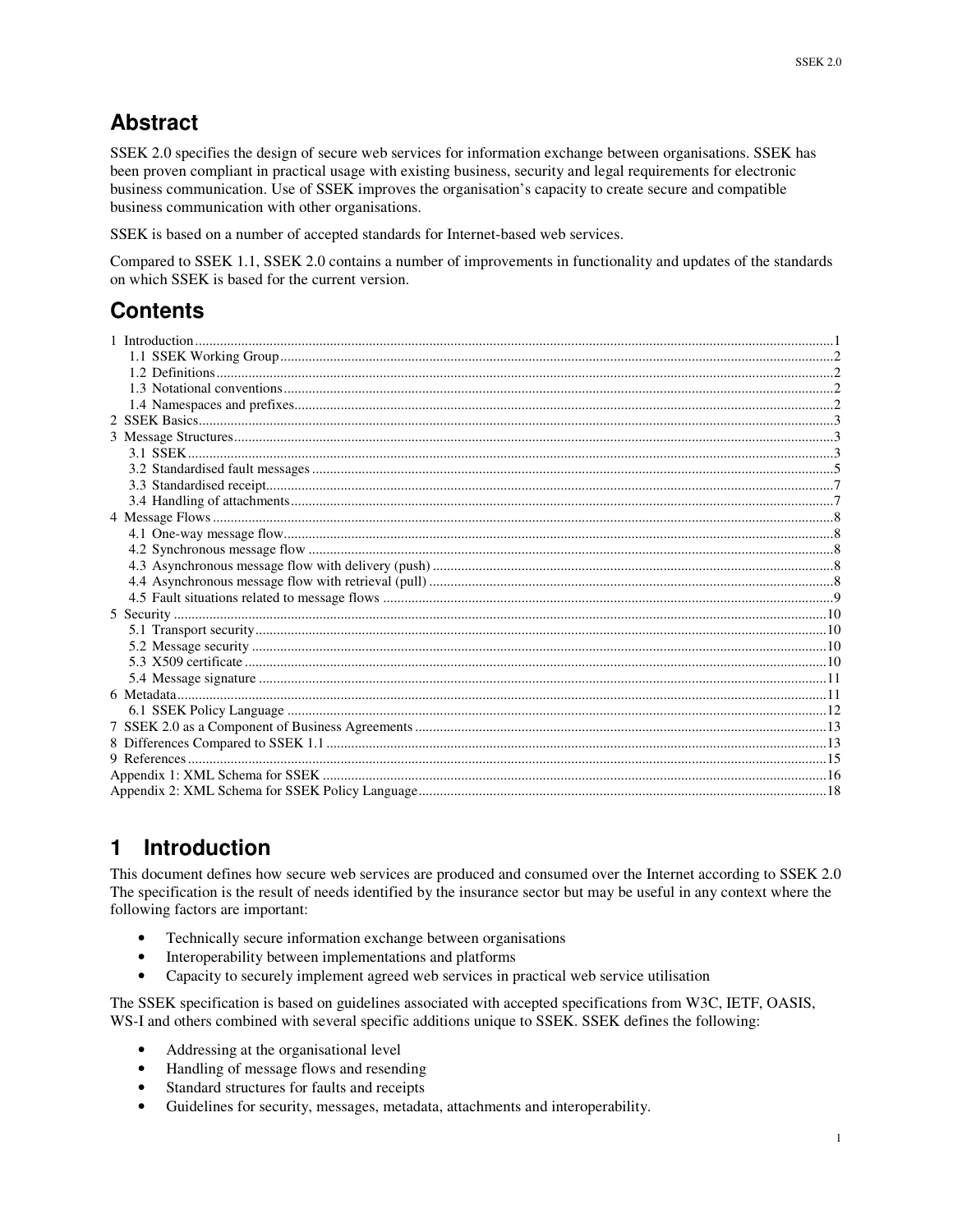The objective of this document is to describe as accurately as possible what SSEK is and what it is not. The document is intended primarily for developers of system software for SSEK.

The authors disclaim all liability for how SSEK is used in practice. The authors guarantee nothing of evidentiary value in any dispute regarding circumstances or conditions documented according to SSEK.

## *1.1 SSEK Working Group*

SSEK 2.0 was prepared by the SSEK Working Group, whose members are:

- Mats Andersson, Skandia Liv
- Lars Boshuis, SEB
- Peter Danielsson, Skandia Liv
- Johan Lidö, SEB
- Gustaf Nyman, Skandia Liv

## *1.2 Definitions*

The following terms are used in the document as defined below:

| <b>Terms</b>      | <b>Meaning</b>                                                                  |
|-------------------|---------------------------------------------------------------------------------|
| Message           | SOAP message [SOAP11][BP11] according to SSEK                                   |
| Sender            | Party that sends a message according to SSEK                                    |
| Receiver          | Party that receives a message according to SSEK                                 |
| Web service       | Web service that supports SSEK                                                  |
| Producer          | Party that provides a value-creating web service according to SSEK              |
| Consumer          | Party that uses a web service according to SSEK                                 |
| SOAP header       | The soap: Header element according to [SOAP11] and [BP11]                       |
| Header element    | A child element under the SOAP header                                           |
| SOAP body         | The soap:Body element according to [SOAP11] and [BP11]                          |
| Payload           | The payload is the part of the message under the SOAP body that constitutes the |
|                   | essential content of the message                                                |
| <b>SOAP</b> fault | Message whose payload is a soap: Fault according to [SOAP11]                    |
| Fault code        | The faultcode element in a SOAP fault                                           |

## *1.3 Notational conventions*

The keys words SHOULD, MAY, MUST and MUST NOT in this document are to be interpreted as follows:

| Keyword         | <b>Meaning</b>                                                                                                                                                                          |
|-----------------|-----------------------------------------------------------------------------------------------------------------------------------------------------------------------------------------|
| <b>SHOULD</b>   | This word mean that there may exist valid reasons in particular circumstances to ignore a<br>particular item, but the full implications must be understood and carefully weighed before |
|                 | choosing a different course.                                                                                                                                                            |
| <b>MAY</b>      | This word mean that an item is truly optional.                                                                                                                                          |
| <b>MUST</b>     | This word mean that the definition is an absolute requirement of the specification.                                                                                                     |
| <b>MUST NOT</b> | This phrase mean that the definition is an absolute prohibition of the specification.                                                                                                   |

## *1.4 Namespaces and prefixes*

The document uses prefixes as defined in the table.

| <b>Prefix</b> | <b>Namespace</b>                                                                   |
|---------------|------------------------------------------------------------------------------------|
| soap          | http://schemas.xmlsoap.org/soap/envelope/                                          |
| wsse          | http://docs.oasis-open.org/wss/2004/01/oasis-200401-wss-wssecurity-secext-1.0.xsd  |
| wsse11        | http://docs.oasis-open.org/wss/oasis-wsswssecurity-secext-1.1.xsd                  |
| wsu           | http://docs.oasis-open.org/wss/2004/01/oasis-200401-wss-wssecurity-utility-1.0.xsd |
| ssek          | http://schemas.ssek.org/ssek/2006-05-10/                                           |
| ssekp         | http://schemas.ssek.org/ssek/2006-05-10/policy                                     |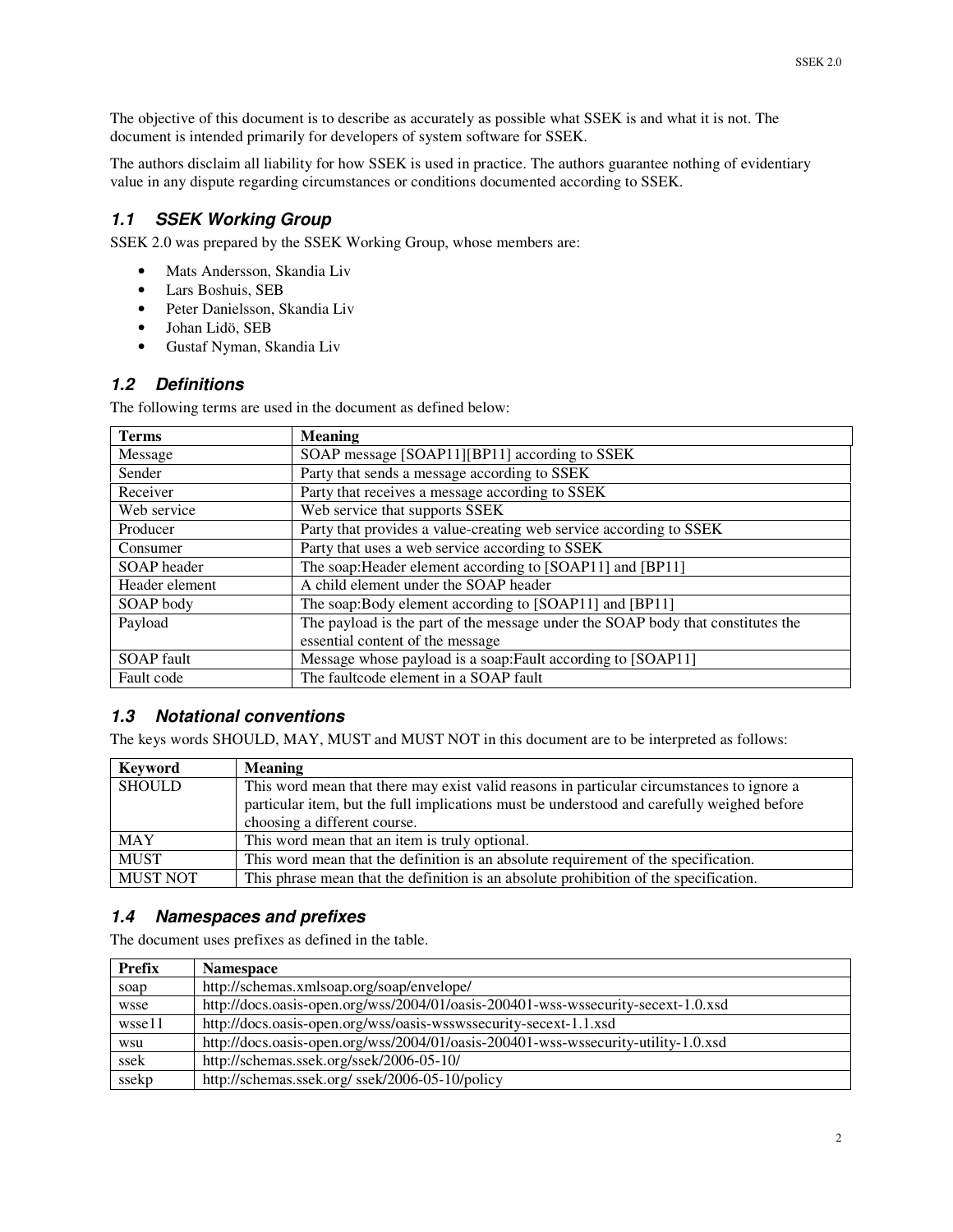## **2 SSEK Basics**

SOAP 1.1 is used for transporting messages according to SSEK.

B001 Messages MUST be compatible with SOAP 1.1 Envelopes [SOAP11]

The WS-I Basic Profile Version 1.1 [BP11] Specification is the result of practical experience with problems of interoperability among web service implementations. Problems with interoperability arise primarily from lack of clarity in fundamental specifications such as [SOAP11] and [WSDL]. [BP11] provides concrete guidelines on how web services should be designed to ensure effective interoperability with other systems.

B002 WS-I Basic Profile Version 1.1 [BP11] including errata [BP11ERR] MUST be followed except in cases explicitly described in this specification.

Several aspects of SSEK differ from [BP11]:

- B003 UDDI MUST NOT be used to describe web services.
- B004 Only document-literal binding MUST be used.
- B005 Only one element MUST appear under the SOAP body.

WS-Addressing [WSA][WSASB] defines the use of endpoints to identify senders and receivers. This information is not necessary for addressing with SSEK, where addressing takes place instead at a more abstract level based on sender and receiver identificiations. Nonetheless, addressing according to SSEK and WS-Addressing are fully interoperable.

B006 WS-Addressing [WSA][WSASB] MAY be used with SSEK.

## **3 Message Structures**

## *3.1 SSEK*

The SSEK element is a header element used to carry information about the sender and receiver of a message and the message flow in which the message is included.

- TX001 The SSEK element is a header element that MUST be included in messages with the exception of SOAP faults.
- TX002 The SSEK element MUST have the attribute soap:mustUnderstand with value 1.

Simplified description of the SSEK element. For an exact description see the appended schema.

```
<ssek:SSEK ssek:AsynchMethod="AsynchPush|AsynchPull" soap:mustUnderstand="1" {any}?>
  <ssek:SenderId ssek:Type="CN|DN|ORGNR|APP">...</ssek:SenderId>
  <ssek:ReceiverId ssek:Type="CN|DN|ORGNR|APP">...</ssek:ReceiverId>
  <ssek:TxId>...</ssek:TxId>?
</ssek:SSEK>
```
#### /ssek:SSEK

This element is a header element and MUST be placed below the SOAP header.

#### /ssek:SSEK/@ssek:AsynchMethod

AsynchMethod is an optional attribute that indicates which type of asynchronous communication the consumer wants to use. The attribute may be used when the relevant web service is asynchronous and must contain one of the values defined in the web service policy. May have the value AsynchPush or AsynchPull.

#### /ssek:SSEK/ssek:SenderId

SenderId states the sender's identity. How the contents of SenderId should be interpreted is governed by the ssek:Type attribute.

/ssek:SSEK/ssek:SenderId/@ssek:Type='CN'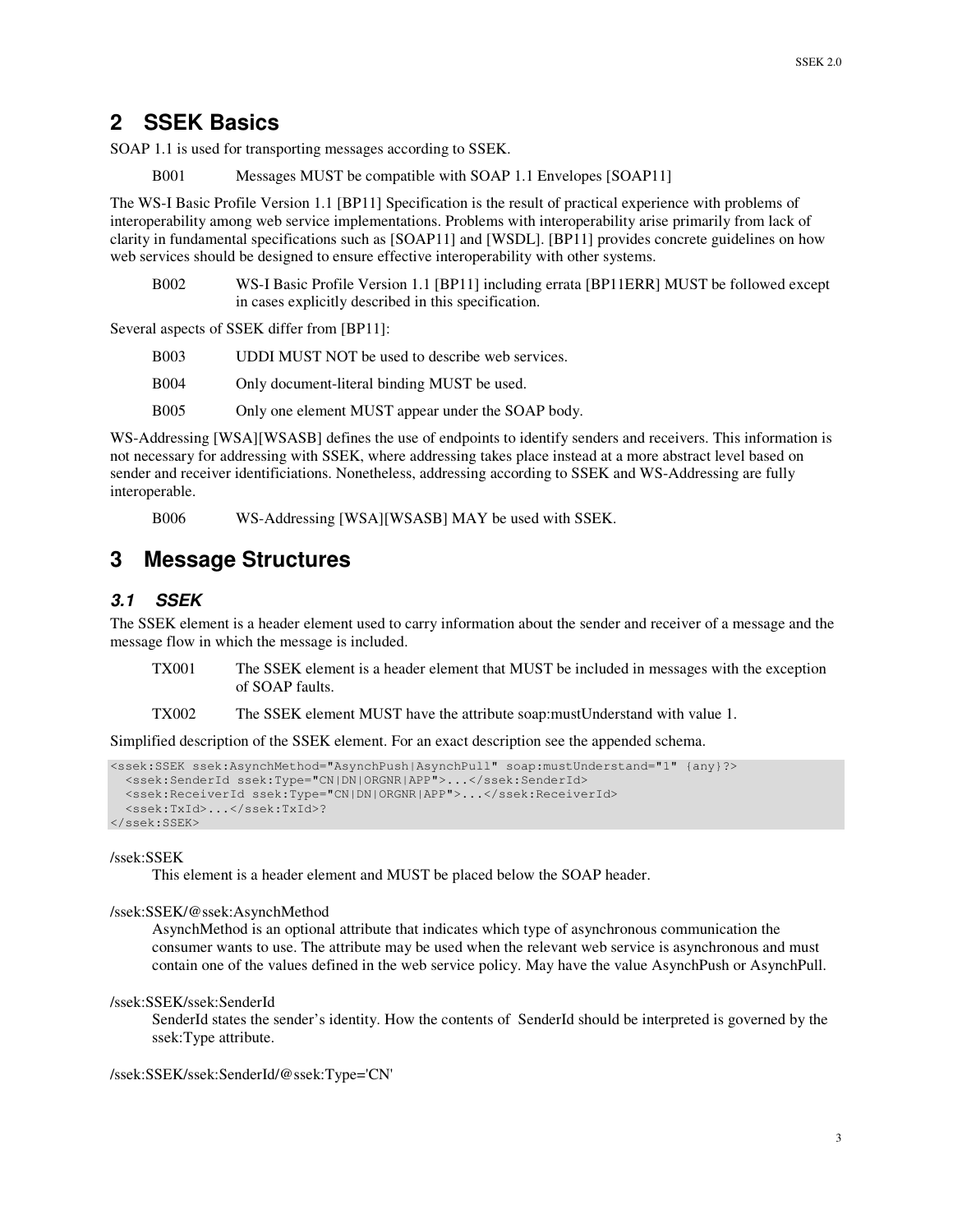Type is an optional attribute that defines the contents of the SenderId element. Type may have any of the values CN, DN, ORGNR or APP. The default value CN is presumed if the Type attribute is missing. The web service policy may govern which value must be used.

### /ssek:SSEK/ssek:ReceiverId

ReceiverId states the receiver's identity. How the contents of ReceiverId should be interpreted is governed by the ssek:Type attribute.

### /ssek:SSEK/ssek:ReceiverId /@ssek:Type='CN'

Type is an optional attribute that defines the contents of the ReceiverId element. Type may have any of the values CN, DN, ORGNR or APP. The default value CN is presumed if the Type attribute is missing. The web service policy may govern the value that must be used.

### /ssek:SSEK/ssek:TxId

TxId is an optional element that identifies the message flow that contains the message by means of a unique identifier, UUID. The web service policy governs whether or not TxId must be used.

### /ssek:SSEK/@{any}

The SSEK element permits other attributes.

## **3.1.1 SenderId and ReceiverId**

Information exchange with SSEK takes place primarily between organisations, which also constitute the main addressable units in SSEK. Organisations are identified and addressed according to the following table.

| Type<br>CN   | <b>Meaning</b>      | <b>Description</b>                                                         |
|--------------|---------------------|----------------------------------------------------------------------------|
|              | Common Name         | Reference to a certificate that identifies the organisation                |
| <b>DN</b>    | Distinguished Name  | Reference to a certificate that identifies the organisation                |
| <b>ORGNR</b> | Organisation number | An organisation's registration number                                      |
| <b>APP</b>   | Application         | Usually used internally by organisations to identify specific applications |
|              |                     | or systems; should not be used between organisations                       |

Senders and receivers can be identified in several ways, but the recommendation for maximum security is to identify the sender and receiver as Distinguished Names (DN), where DN refers to the X509 certificate used for digitally signing a message. This relates the stated sender identity (SenderId) to the certificate used for digital message signature.

| <b>TX003</b> | If digital signature is used, SenderId and ReceiverId MUST be stated as a Common Name (CN)<br>or Distinguished Name (DN).                                                                                  |
|--------------|------------------------------------------------------------------------------------------------------------------------------------------------------------------------------------------------------------|
| <b>TX004</b> | If digital signature is used, SenderId and ReceiverId MUST have the same Common Name (CN)<br>or Distinguished Name (DN) as the certificates used to digitally sign the message and reply,<br>respectively. |
| <b>TX005</b> | If CN is used without a digital signature, CN MUST correspond to the CN that would have been<br>specified in an intended certificate for the organisation.                                                 |

## **3.1.2 TxId**

TxId identifies a message flow (see Chapter 4) between two or more parties. A message flow is a series of related messages. Syntactically, a TxId is a unique identifier [UUID]. Usage of TxId for a web service is governed by the web service policy.

TX006 TxId MUST be used to identify messages when required.

TxId must always be created according to accepted algorithms for generating UUID, which guarantees that new TxIds will not coincide with existing TxIds.

TX007 TxId MUST be generated according to a standardised algorithm [UUID].

TxId may be reused under certain circumstances.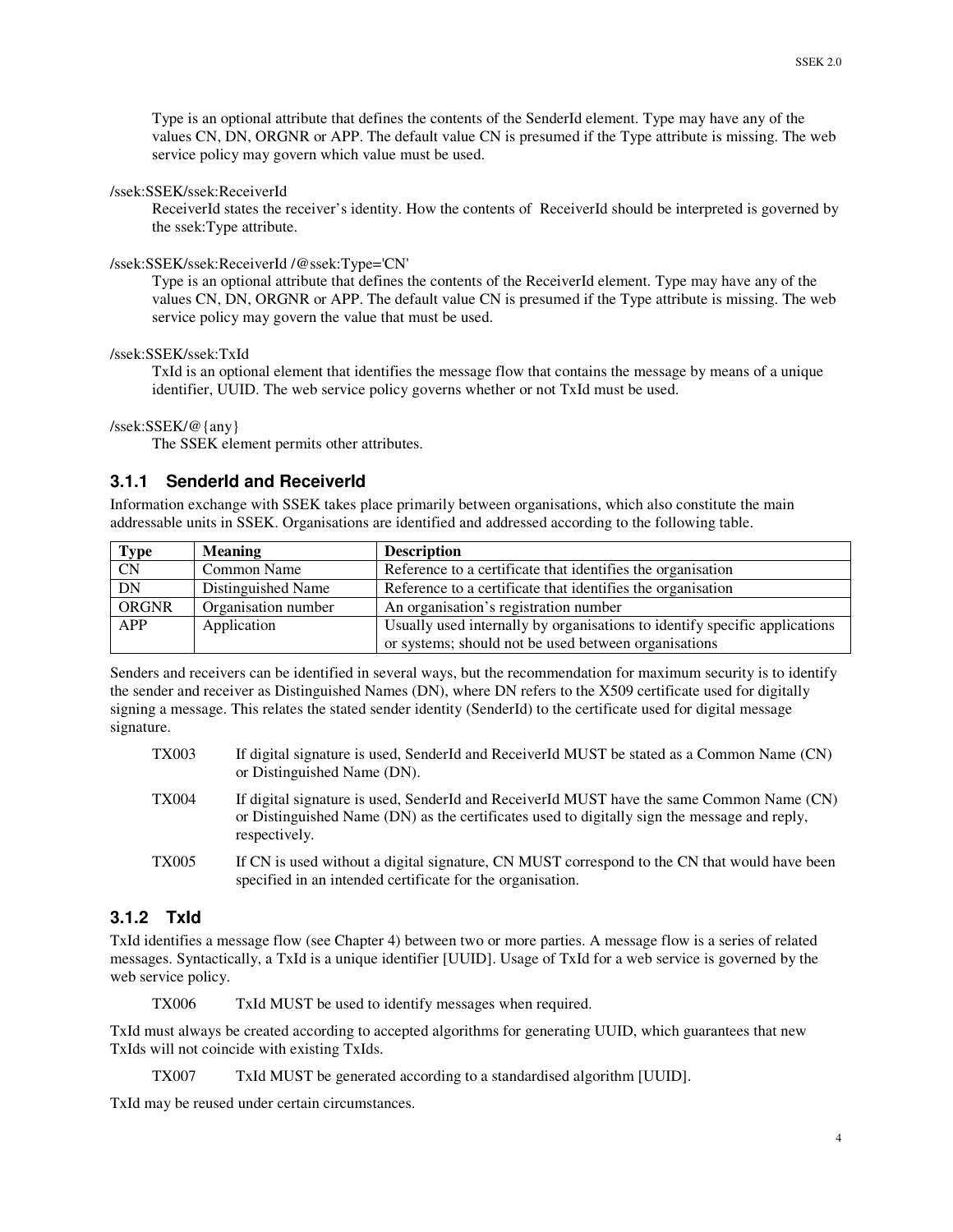TX008 If several messages belong together in one message flow, one TxId MUST be used to identify all messages.

If a message does not belong to the message flow it identifies, a fault message must be returned from the receiver.

TX009 If a message does not belong to the current message flow indicated by its TxId or does not start a new message flow, the receiver MUST return a SOAP fault with the fault code ssek:IncorrectContext.

If a message is not processed by the receiver, the sender may under certain conditions resend the message with the same TxId. Resending is allowed if a SOAP fault has been received by the sender and the fault code is not ssek:Timeout, or if the policy allows resending on timeout.

- TX010 Messages MAY be resent when SOAP fault is received and fault code is not ssek:Timeout.
- TX011 Messages MAY be resent if there is no response or fault code is ssek:Timeout if the web service policy states ssekp:ResendAllowedOnTimeout.
- TX012 When SOAP fault is returned, the producer MUST roll back all transactions.

SSEK 2.0 thus permits resends under certain conditions, but there is a consequence for producers. When a SOAP fault is returned (other than with fault code ssek:Timeout), if any transactions have been executed, all current transactions MUST be rolled back. Resend after timeout may also be allowed with ssekp:ResendAllowedOnTimeout for web services that are not updating.

SSEK does not require the receiver to check that TxId is not reused after a message flow has been ended.

### *3.2 Standardised fault messages*

All faults in a synchronised message flow, technical and application-specific faults, are to be returned as SOAP faults according to [BP11] and [SOAP].

- F001 All faults identified by the receiver MUST be returned to the sender as SOAP faults.
- F002 If SOAP fault is returned to the sender, permanent changes MUST NOT be implemented at the receiver and no transactions may be executed. If the receiver cannot guarantee this, ssek:Timeout MUST be returned to the sender.

Domain-specific fault codes may be defined for application faults. They must be defined in XML Schema and the data type must be QName.

F003 The data type for application-specific fault codes MUST be QName.

Additional fault information may need to be communicated to the receiver in some cases. The FaultData structure exists for the purpose.

F004 FaultData MAY can be incorporated in SOAP fault under the detail element to describe fault situations in detail.

Simplified description of FaultData. For an exact description see the appended schema.

```
<ssek:FaultData>
 <ssek:FaultingMessage>...</ssek:FaultingMessage>?
 <ssek:TxId>...</ssek:TxId>?
  <ssek:FaultItems>?
   <ssek:FaultItem>
      <ssek:Code>...</ssek:Code>
      <ssek:Description>...</ssek:Description>?
     <ssek:Location>...</ssek:Location>?
     <ssek:System>...</ssek:System>?
   </ssek:FaultItem>*
 </ssek:FaultItems>
  {any}*
</ssek:FaultData>
```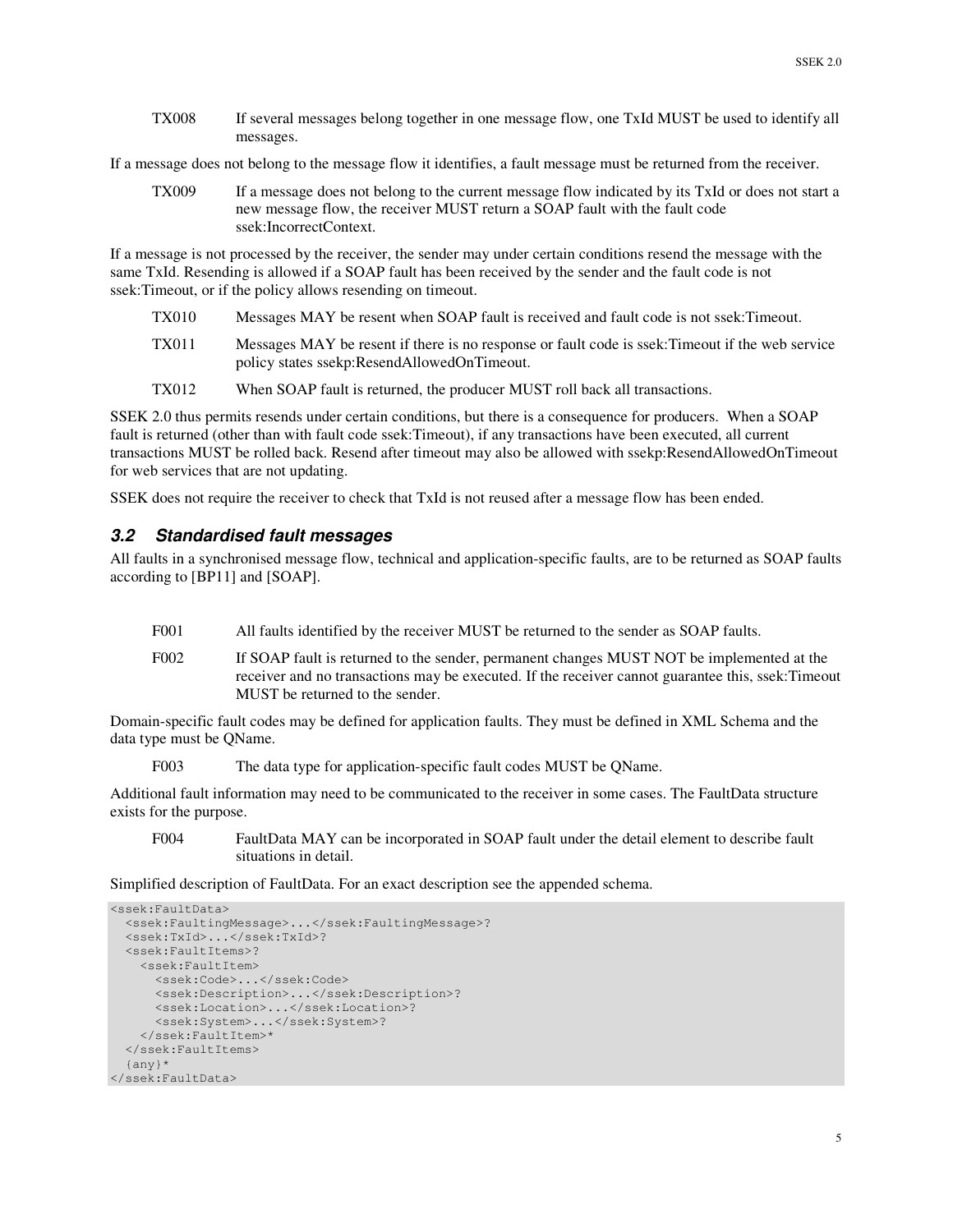```
/ssek:FaultData
```
The element may be placed in SOAP fault under the detail element and used to describe a fault more exhaustively than possible in the fault code and fault string element in the SOAP fault.

### /ssek:FaultData/ssek:FaultingMessage

If a query message contains a fault, this element can be used to return the faulting message to the sender. The message must be incorporated as text data.

### /ssek:FaultData/ssek:TxId

The optional TxId element may be used to return TxId (if applicable) from a query message.

### /ssek:FaultData/ssek:FaultingItems/ssek:FaultingItem

The FaultingItem element may occur more than once to describe faults in an incoming message.

/ssek:FaultData/ssek:FaultingItems/ssek:FaultingItem/ssek:Code The element must include a fault code for the specific fault.

/ssek:FaultData/ssek:FaultingItems/ssek:FaultingItem/ssek:Description The element is used to describe the specific fault.

### /ssek:FaultData/ssek:FaultingItems/ssek:FaultingItem/ssek:Location Optional element that may be used to identify a faulting element in FaultingMessage with xpath or by other means.

/ssek:FaultData/ssek:FaultingItems/ssek:FaultingItem/ssek:System Optional element to specify a faulting system.

### /ssek:FaultData/{any}

If there is additional information not covered by other elements, a custom-defined element may be incorporated.

## **3.2.1 Fault Codes**

The table below defines fault code values specific to SSEK.

| Faultcode                    | <b>Description</b>                                                     |
|------------------------------|------------------------------------------------------------------------|
| ssek:AsynchMethodUnsupported | The selected asynchronous method is not supported by the web service.  |
| ssek:ContentInvalid          | The message content is invalid.                                        |
| ssek:IncorrectContext        | A message that does not belong to the current message flow or does not |
|                              | start a new message flow has been received. See TX009.                 |
| ssek:MessageNotProcessed     | The message was not processed because of a fault at the receiver.      |
| ssek:NoResultAvailable       | No result available for retrieval.                                     |
| ssek:ReceiverIdUnknown       | Receiver's identity unknown.                                           |
| ssek:SenderIdUnknown         | Sender's identity unknown.                                             |
| ssek:Timeout                 | Receiver status has become unstable. Resending is not allowed unless   |
|                              | allowed by the policy. Contact the receiving organisation.             |
| ssek:TxIdInvalid             | TxId is not syntactically correct.                                     |
| ssek:TxIdMissing             | TxId is missing.                                                       |
| ssek:TxIdNotAllowed          | TxId is not allowed for this web service.                              |
| ssek:TxIdUnknown             | TxId is unknown.                                                       |
| ssek:WebServiceUnavailable   | The web service is not available.                                      |
| ssek:WebServiceUnsupported   | The web service is not supported by the receiver.                      |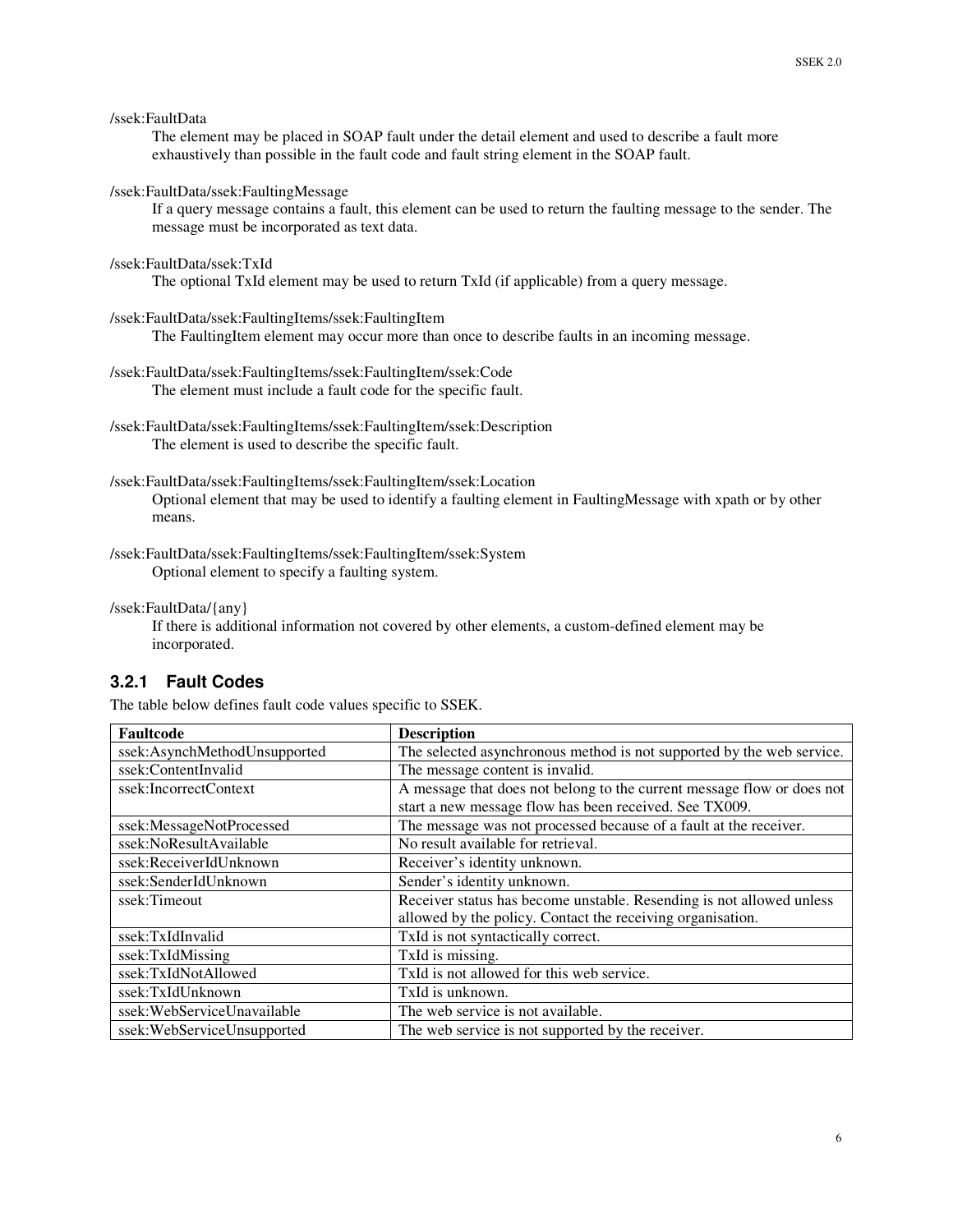## **3.2.2 Fault Management in Asynchronous Message Flows with Delivery**

SOAP fault cannot be used in asynchronous message flows to describe faults during the processing phase when the producer calls the consumer's web service. In these cases, the application-specific message sent from the producer to the consumer should contain information on any faults.

## *3.3 Standardised receipt*

SSEK defines a standard message to confirm delivery of a message. It fulfils its function primarily in asynchronous message flows.

K001 A standardised receipt MUST be used to confirm delivery of messages.

Simplified description of standard receipt. For an exact description see the appended schema.

```
<ssek:Receipt {any}?>
  <ssek:ResponseCode>OK</ssek:ResponseCode>
  <ssek:ResponseMessage>...</ssek:ResponseMessage>?
  <ssek:RequestSignatureValue>...</ssek: RequestSignatureValue>?
  {any}*
</ssek:Receipt>
```
#### /ssek:Receipt/ssek:ResponseCode

The standardised receipt must be used to acknowledge delivery of a query message. If a fault occurs, SOAP fault must be used instead. For that reason, the ResponseCode element may contain only OK.

### /ssek:Receipt/ssek:ResponseMessage

The optional ResponseMessage element may be used for more detailed receipt information.

/ssek:Receipt/ssek:RequestSignatureValue

If the query message is signed, the RequestSignatureValue must contain the signature for the query message, except when [WSS11] is used fully, in which case the signature from the query message is returned in the Security header. The response message, i.e. the Receipt, must be signed, which creates a technical chain of evidence from the signed query message to the signed receipt.

K002 If the query message is signed, the standard receipt MUST include the signature providing the policy element ssekp:RequestSignatureHandling has the value Receipt or ReceiptAndSignatureConfirmation for the web service or no policy is stated.

/ssek:Receipt/{any}

If there is a need that cannot be met by other elements in the standardised receipt, custom-defined information may be added.

### *3.4 Handling of attachments*

Attachments consist of non-XML-based information incorporated in XML documents after BASE64 coding. One disadvantage to BASE64 coding is that the procedure uses extra computer and network resources. The solution to the problem is the XML-binary Optimized Packaging (XOP) convention. XOP serialises the XML document, including BASE64 coded attachments, to a MIME document where the attachments are stored in their original format in MIME parts.

In theory, this means a serialisation of the document's XML information set. In practice, it means attachments can be processed separately without BASE64 coding and incorporated directly into the XML document. We thus get an XML document made up of several MIME parts. For details see [XOP], [MTOM] and [SOAP11MTOM]. Note that in practice BASE64 coding cannot be avoided for signed messages.

A001 Attachments, both BASE64 coded and optimised according to [XOP], [MTOM] and [SOAP11MTOM] MUST be handled.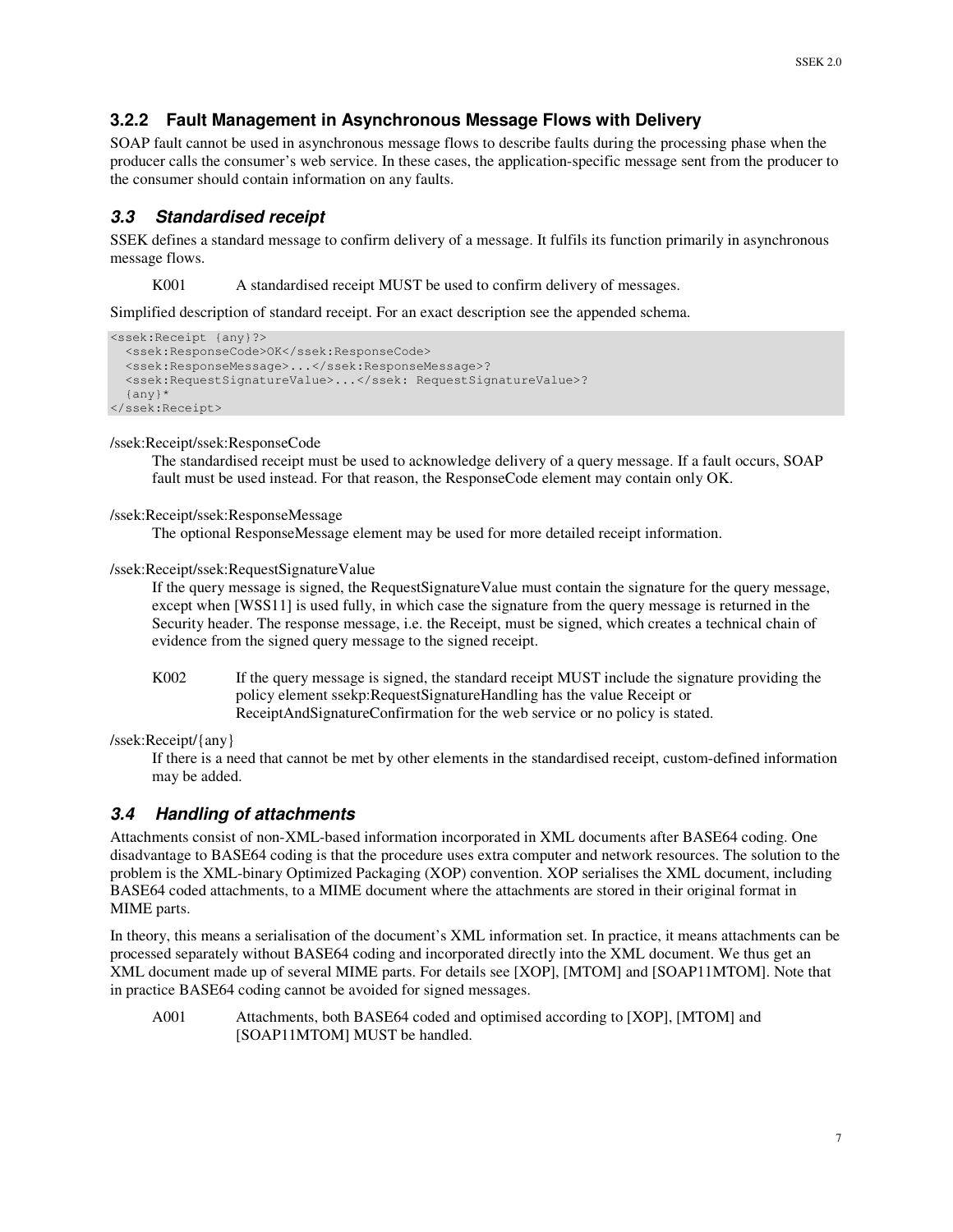# **4 Message Flows**

Message flow refers to the transfer of one or more messages between consumer and producer in order to exchange information.

SSEK defines four basic types of message flows:

- One-way message flow
- Synchronous message flow
- Asynchronous message flow with delivery (push)
- Asynchronous message flow with retrieval (pull)

The four types may be combined to form more complex message flows.

## *4.1 One-way message flow*

A one-way message flow consists of a message sent from consumer to producer. The producer does not return any message, but instead normally ends the flow by returning HTTP return code 200 [SOAP].

M001 Producers MAY support one-way message flows. Consumers MUST support one-way message flows.

## *4.2 Synchronous message flow*

A synchronous message flow consists of a message sent from consumer to producer with a response message sent synchronously by the producer. Synchronously means that the response is returned in the HTTP response.

M002 The producer and consumer MUST support synchronous message flows.

## *4.3 Asynchronous message flow with delivery (push)*

An asynchronous message flow with delivery (AML) is constructed of two synchronous message flows and two web services. It is initiated with a synchronous message flow from the consumer to the producer. The producer delivers a message receipt to the consumer and begins processing the message. The roles are reversed when processing is completed: the producer initiates a synchronous message flow to the consumer and delivers the processing result. In this case, both the producer and the consumer must provide web services.

- M003 It MUST be stated in the policy if a web service supports AML.
- M004 If a consumer intends to initiate an AML, it MUST be stated using the attribute AsynchMethod in ssek:SSEK set to AsynchPush.

## *4.4 Asynchronous message flow with retrieval (pull)*

An asynchronous message flow with retrieval (AMH) also consists of two synchronous message flows. The message flow is initiated with a synchronous message flow from the consumer to the producer. The producer delivers a message receipt to the consumer and begins processing the message.

After a period of time, the consumer initiates a synchronous message flow requesting the processing result. If the processing result is available, it is returned to the customer. Otherwise, a fault message is returned with fault code ssek:NoResultAvailable.

The consumer requests the result with the message PullMessage.

```
<ssek:PullMessage {any}?>
 {any}*
</ssek:PullMessage>
```
/ssek:PullMessage

The PullMessage element must be incorporated as payload and denotes a query about the processing result in an AMH.

### /ssek:PullMessage/{any}

Custom-defined element may be incorporated for application-specific purposes.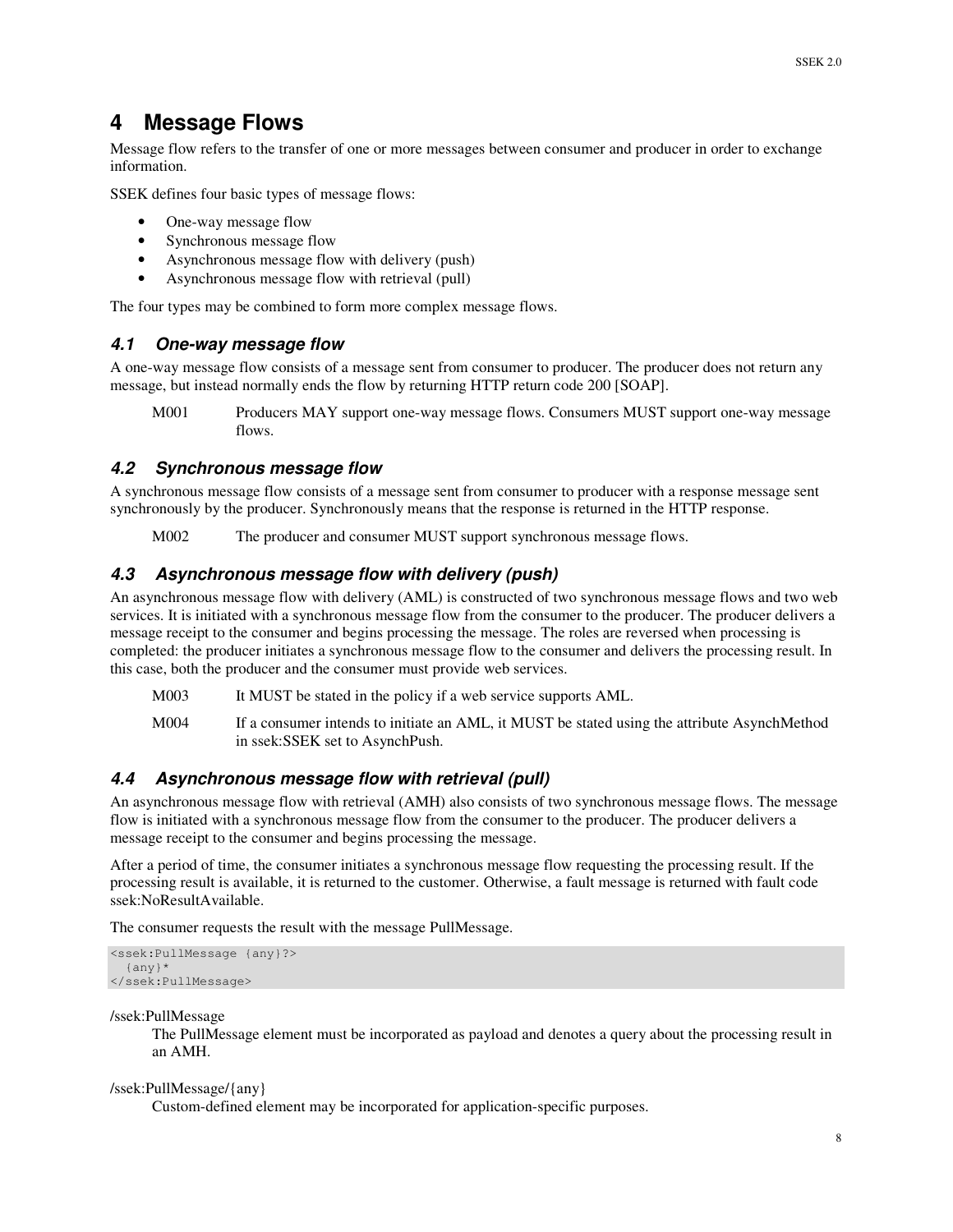/ssek:PullMessage/@{any}

Custom-defined attribute may be incorporated for application-specific purposes.

A PullMessage itself does not contain any information about the processing requested, as this is identified implicitly by the message flow's TxId.

The advantage of the AMH procedure compared to AML is that the consumer is simplified considerably because it does not have to provide a web service and can act solely as message sender.

| M005 | It MUST be stated in the policy if a web service supports AMH.                                                       |
|------|----------------------------------------------------------------------------------------------------------------------|
| M006 | If a consumer initiates an AMH, it MUST be stated with the attribute AsynchMethod in<br>ssek:SSEK set to AsynchPull. |
| M007 | The consumer MUST request the processing result with the message ssek:PullMessage.                                   |
| M008 | The fault code ssek: NoResultAvailable MUST be returned when no result is available in an<br>AMH.                    |

It must be noted that with AMH, the producer does not get a receipt to indicate that the consumer has received a processing response.

## *4.5 Fault situations related to message flows*

Fault situations related to message flows:

M009 If the consumer has selected a type of message flow not supported by the web service, the producer MUST return the SOAP fault with the fault code ssek:AsynchMethodUnsupported.

# **5 Security**

The following business needs have been identified regarding the security of communication over the Internet:

- Information must be protected from unauthorised reading or manipulation.
- It must be possible to reliably trace the information to the sender.

SSEK complies with the security aspects described in the following table in order to meet business needs for security. SSEK uses PKI (Public Key Infrastructure) [PKI] for the purpose.

| Aspect                 | <b>Explanation</b>                                         | <b>Support in SSEK</b>      |
|------------------------|------------------------------------------------------------|-----------------------------|
| Confidentiality        | Messages cannot be read during transport by anyone other   | <b>SSL</b>                  |
|                        | than the receiver.                                         |                             |
| Receiver               | The receiver's identity is authenticated for the sender.   | SSL with server certificate |
| authentication         |                                                            |                             |
| Sender authentication  | The sender's identity is authenticated for the receiver.   | SSL with (client)           |
|                        |                                                            | organisation certificate.   |
| Integrity, correctness | The messages have not been changed during transport from   | Signing with stamp          |
|                        | sender to receiver.                                        | certificate <sup>1</sup> .  |
| Non-repudiation        | The sender cannot deny that the contents of a message were | Signing with stamp          |
|                        | created by the sender.                                     | certificate.                |

SSEK divides security aspects into transport security (TransportLevelSecurity) and message security (MessageLevelSecurity).

<sup>&</sup>lt;sup>1</sup> Certificate identifying an organisation with the purpose of signing information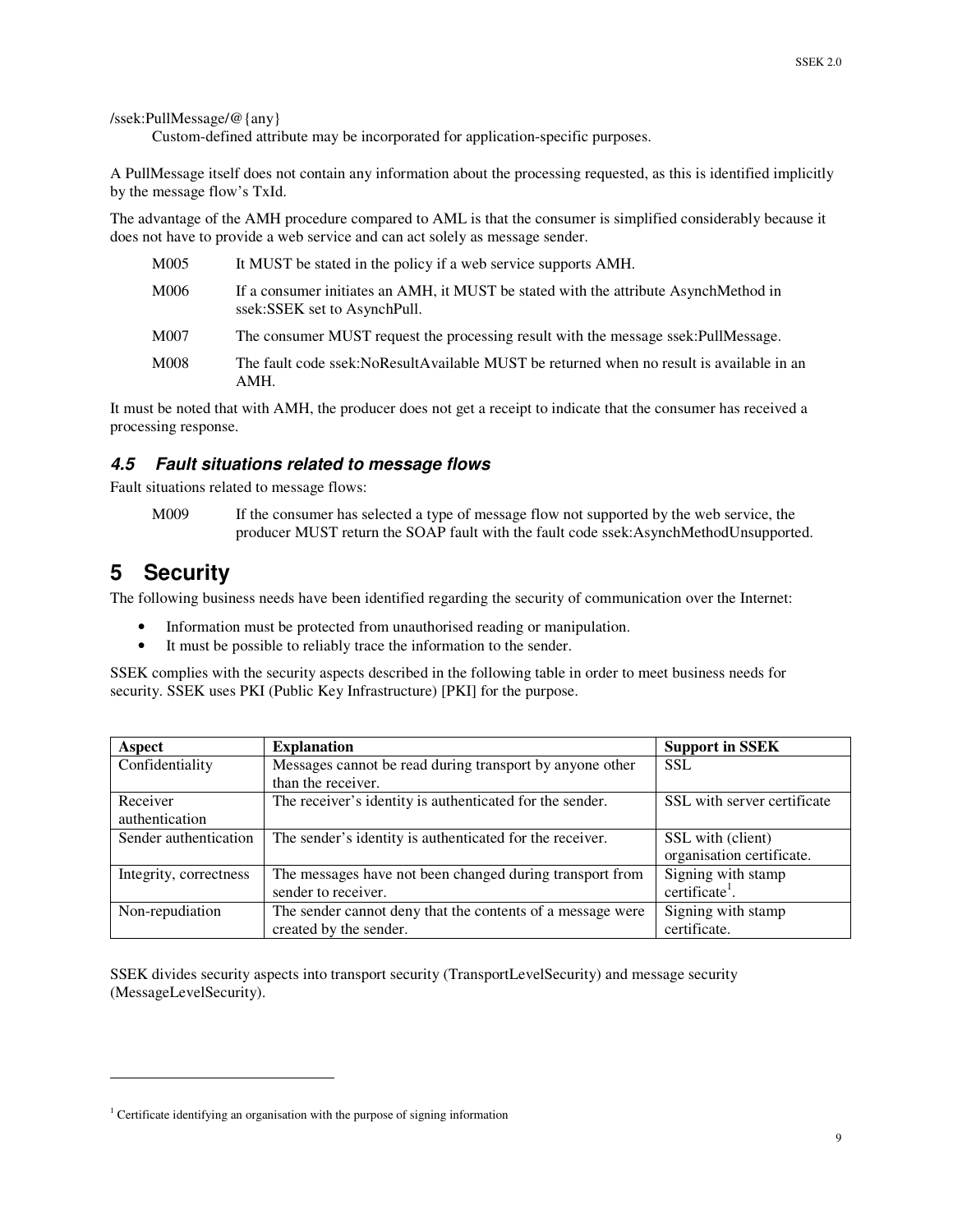## *5.1 Transport security*

SSEK specifies two levels of transport security:

- Confidentiality and receiver authentication (SSL)
- Security and sender/receiver authentication (SSLWithClientCertificate)

SSEK requires the use of transport security level SSL at minimum. Transport security level SSL means the information is protected against unauthorised reading and the receiver is identified. The transport security level SSL WithClientCertificate means that the sender is also identified. This may be used for instance when publishing a web service for which protection against unauthorised access is required.

- S001 SSL with server authentication (SSL) MUST be used.
- S002 SSL with client authentication (SSLWithClientCertificate) MAY be used.
- S003 The transport security level MUST be stated in the web service policy.

## *5.2 Message security*

SSEK defines two levels of message security:

- No message security (None)
- Non-repudiation and integrity (Signature)

Use of message security is optional. The message security level Signature is used if there is need to check and confirm that certain information was created by a particular sender.

| S004 | Message Signature MAY be used. |
|------|--------------------------------|
|------|--------------------------------|

- S005 The message security level MUST be stated in the web service policy.
- S006 If signatures are used, all messages in the synchronous or asynchronous message flow MUST be signed.

## *5.3 X509 certificate*

An X509 certificate [X599V3] is a document containing a relation between a public key and a number of attributes that typically describe an organisation. When a certificate is created and signed by a trusted organisation (Certificate Authority) that verifies that the certificate accurately describes the organisation, the certificate can be used to identify the organisation. When an organisation uses its private key, which is linked to the public key in the certificate (to sign a message for instance) the signature can later be used together with the certificate to prove that the organisation signed the message.

Certificates are used in SSEK to identify organisations and web servers. The certificate must be issued by a CA (Certificate Authority) that verifies its accuracy. A certificate may be revoked if for some reason it no longer uniquely identifies an organisation or web server.

The following guidelines apply to certificates used in SSEK.

| S <sub>0</sub> 06 | Certificates used for communication between two parties MUST be issued by a CA (Certificate<br>Authority) and be of a type approved by both parties.                                                                                                                                                                                                                                                                      |
|-------------------|---------------------------------------------------------------------------------------------------------------------------------------------------------------------------------------------------------------------------------------------------------------------------------------------------------------------------------------------------------------------------------------------------------------------------|
| S <sub>0</sub> 07 | The party that uses a certificate SHOULD perform a revocation check by accessing the CRL<br>(Certificate Revocation List) published by the CA that issued the certificate or perform a<br>revocation check using OCSP (Online Certificate Status Protocol) [OCSP] according to CA<br>guidelines. If a revocation check is performed using CRL or OCSP, the check MUST be<br>performed every time the certificate is used. |
| S <sub>008</sub>  | Manual revocation is performed if a revocation check according to S007 is not performed. In a<br>manual revocation, the party that wants to revoke a certificate contacts a responsible person at<br>the other party as soon as possible, who then deletes the certificate so that it cannot be used. In<br>this case, the certificate MUST also be revoked with the issuing CA.                                          |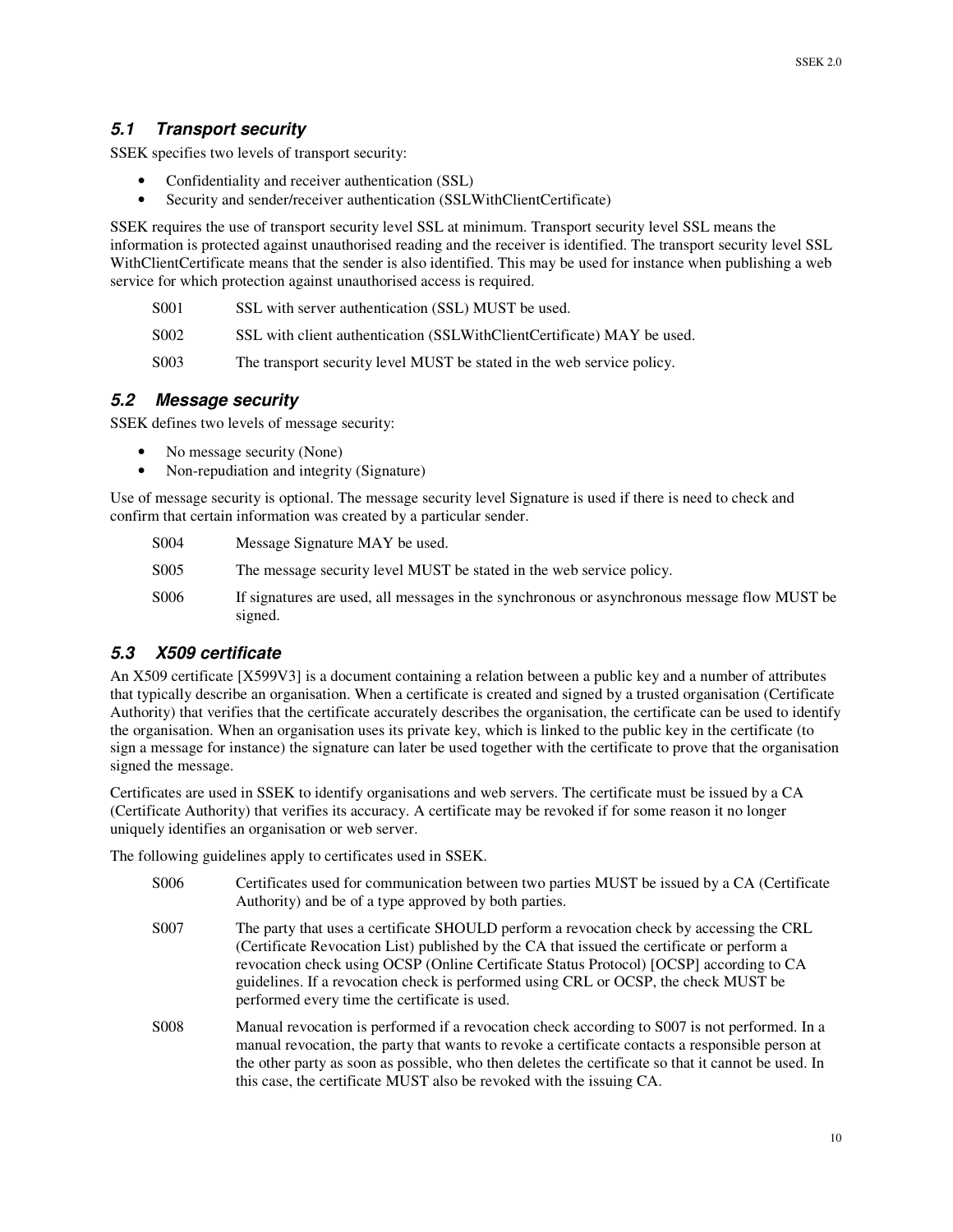## *5.4 Message signature*

Message signature is based on underlying specifications from IETF, W3C, OASIS and WS-I. The IETF and W3C lay the foundations for certificate management, canonicalisation and signature of XML. OASIS defines the application to SOAP messages and WS-I increases interoperability between communicating systems.

OASIS has developed [WSS10] and an update to it [WSS11]. [WSS11] introduces a number of new functions but is backwards compatible with [WSS10]. The signature confirmation in [WSS11] is a particularly important function for SSEK that was implemented with a standard receipt in SSEK 1.1. For practical reasons, SSEK 2.0 requires support for [WSS10] but for future use allows support for signature confirmation in [WSS11] to be governed by policy.

|                                                                       | SIG01             | Signature of SSEK messages MUST be complying with [WSS10], [X509CTP], [C14],<br>[XMLDSIG] and [BSP10] except as defined in this specification. |
|-----------------------------------------------------------------------|-------------------|------------------------------------------------------------------------------------------------------------------------------------------------|
|                                                                       | SIG <sub>02</sub> | wsu:Timestamp MUST be attached according to [WSS10] and [BSP10]. Both wsu:Created and<br>wsu:Expired MUST be stated.                           |
|                                                                       | SIG <sub>03</sub> | ssek: SSEK, SOAP body, wsu: Timestamp and, where applicable for reply messages,<br>wsse11:SignatureConfirmation MUST be signed.                |
|                                                                       | SIG04             | The X509 certificate used to sign the message MUST be attached in X509v3 format BASE64-<br>coded in a wsse:BinarySecurityToken element.        |
|                                                                       | SIG05             | The X509 certificate that signed the message MUST be referred to directly via a<br>wsse:SecurityTokenReference element.                        |
| SSEK makes certain restrictions related to use of the specifications. |                   |                                                                                                                                                |
|                                                                       | SIG06             | The parts of a message that are signed MUST be identified with wsu: Id attribute and referred to<br>with a shorthand XPointer.                 |

- SIG07 The parts of a message that are transformed/signed MUST be transformed according to "http://www.w3.org/2001/10/xml-exc-c14n#" [C14N].
- SIG08 The signature method "http://www.w3.org/2000/09/xmldsig#rsa-sha1" MUST be used. [XMLDSIG] .
- SIG09 Message encryption MUST NOT be used.

## **6 Metadata**

Metadata is information about messages. Two types of metadata are used:

- Information about what is to be communicated [XMLSCHEMA], [WSDL].
- Information about how it must be communicated [WS-POLICY].

Description of messages in SSEK is based on XML [XML] and XML Schema [XMLSCHEMA1] [XMLSCHEMA2].

MD01 XML Schema MUST be used to describe the payload.

WSDL 1.1 describes the messages a web service handles.

- MD02 Web services MUST be described in WSDL 1.1 [WSDL].
- MD03 Policies MUST be incorporated in WSDL documents.
- MD04 Conformance Claim for Basic Profile 1.1 and Basic Security Profile 1.0 MUST be incorporated in WSDL documents [CCAM].

Note that SSEK is based on Basic Profile 1.1, which means that WSDL must be used according to Basic Profile 1.1 guidelines.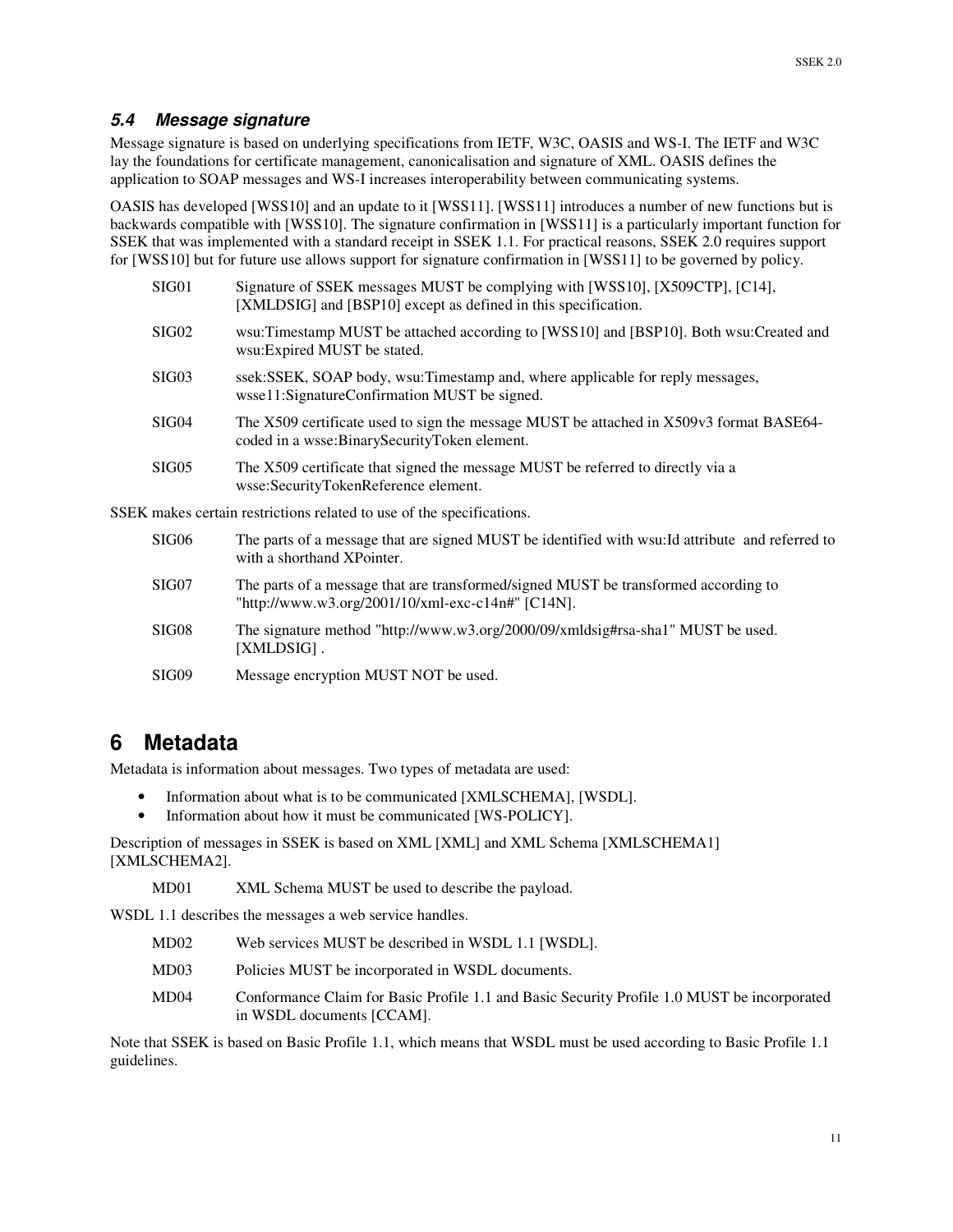## *6.1 SSEK Policy Language*

WS-Policy [WSPOLICY] [WSPOLICYATT] defines a framework for describing web service behaviours. Behaviour refers for example to whether messages must be signed or if SSL must be used. Policies can be used to define the following aspects of SSEK for a web service.

- Whether or not TxId will be used
- How senders and receivers must be identified in messages
- Whether or not resending is generally allowed
- Which asynchronous message flow types are supported
- Which transport security will be used
- Which message security will be used.
- How the query message signature will be returned to the sender

Simplified description of SSEK Policy Language (http://schemas.ssek.org/ssek/2006-05-10/policy). For an exact description see the appended schema.

```
<ssekp:ServiceAssertions>
  <ssekp:IdType>CN|DN|ORGNR|APP<ssekp:IdType>?
  <ssekp:UseTxId/>?
  <ssekp:TransportLevelSecurity>SSL|SSLWithClientCertificate</ssekp:TransportLevelSecurity003E
  <ssekp:MessageLevelSecurity>None|Signature</ssekp:MessageLevelSecurity>
  <ssekp:RequestSignatureHandling>
       Receipt|SignatureConfirmation|ReceiptAndSignatureConfirmation
 </ssekp:RequestSignatureHandling>?
<ssekp:ServiceAssertions>
<ssekp:OperationAssertions>
  <ssekp:ResendAllowedOnTimeout/>?
  <ssekp:SupportsAsynchPull/>?
  <ssekp:SupportsAsynchPush/>?
</ssekp:OperationAssertions>
```
### /ssekp:ServiceAssertion/ssekp:IdType

The IdType element indicates which type of SenderId and ReceiverId must be stated for the web service. See the SSEK schema for a description of the contents.

### /ssekp:ServiceAssertion/ssekp:UseTxId

The UseTxId elements indicates that TxId must be used when calling the web service.

### /ssekp:ServiceAssertion/ssekp:TransportLevelSecurity

The TransportLevelSecurity element indicates the security that must be used at the transport level for the web service (either SSL or SSLWithClientCertificate).

### /ssekp:ServiceAssertion/ssekp:MessageLevelSecurity

The MessageLevelSecurity element indicates the security that must be used at the message level for the web service (None or Signature).

### /ssekp:ServiceAssertion/ssekp:RequestSignatureHandling

The RequestSignatureHandling element indicates how the signature in the query message must be returned to the sender (Receipt or SignatureConfirmation or ReceiptAndSignatureConfirmation). Receipt means that a standard receipt is returned with the query message signature. SignatureConfirmation means that the procedure defined in [WSS11] is used to return query message signatures and ReceiptAndSignatureConfirmation means that both methods are used.

### /ssekp:OperationAssertion/ssekp:ResendAllowedOnTimeout

The ResendAllowedOnTimeout element indicates that resending of messages is allowed with no restrictions on the operation.

/ssekp:OperationAssertion/ssekp:SupportsAsynchPull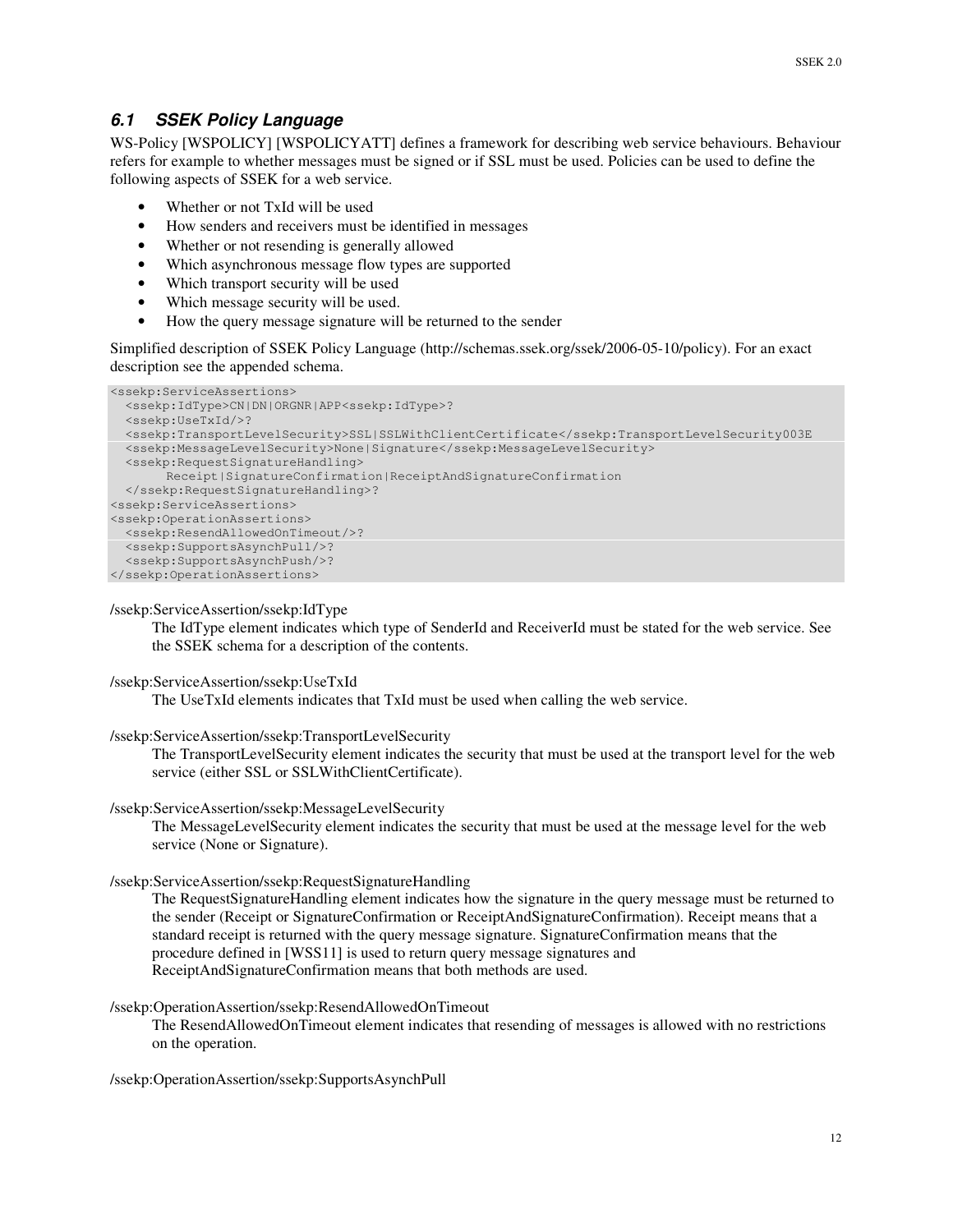The SupportsAsynchPull element indicates that the operation can initiate an asynchronous message flow with retrieval.

/ssekp:OperationAssertion/ssekp:SupportsAsynchPush

The SupportsAsynchPush element indicates that the operation can initiate an asynchronous message flow with delivery.

According to the terminology presented in [WSPOLICYATT] the SSEK policy must be placed in the WSDL file for a web service as follows:

MD05 ssekp:ServiceAssertion MUST be referred to from wsdl:binding.

MD06 ssekp:OperationAssertion MUST be referred to from wsdl:binding./wsdl:operation.

# **7 SSEK 2.0 as a Component of Business Agreements**

The SSEK:1.1 specification was developed to enable B2B communication of business-critical and sensitive information. The requirements for the specification were faced with a practical business challenge: communication of business information formerly executed on a signed paper document had to be replaced by electronic communication. The requirements were based on legal, security and commercial considerations. The information sent had to protected against unauthorised access and be securely linked to the sending party. SSEK 1.1 is now used for practical communication of sensitive, business-critical information, which confirms that the specification meets the set requirements.

SSEK 2.0 is an improved specification that provides even better opportunities for efficient electronic business communication through expanded functionality and modernisation of the standards on which SSEK 2.0 is based.

Using SSEK2.0 enables secure use of web services but in addition to specifying that SSEK 2.0 will be used, parties must agree on a number of items (in a business agreement for instance). The foundation of secure electronic business communication is agreement on these items and on the use of SSEK 2.0.

The items on which the parties need to agree may be divided into two areas: items that SSEK 2.0 specifies but for which options are provided in the specification and items that are outside the scope of the specification. In order to securely provide agreed web services published according to SSEK 2.0 in practical service utilisation, the following items SHOULD be agreed by the parties.

Items that have to be defined and for which options are given by SSEK 2.0:

- SenderId for the communicating parties
- Receiver Id for the communicating parties
- Producer URL.
- Consumer URL where applicable
- The levels of transport and message security to be used
- The revocation model to be used

Items that do not have to be defined and which are not specified by SSEK 2.0:

- The CA (Certificate Authority) approved for certificates intended for signature and authentication
- The type of certificate allowed for signature and authentication from the agreed CA
- The legal significance of communicated documents

# **8 Differences Compared to SSEK 1.1**

Brief review of changes between SSEK 1.1 and SSEK 2.0:

- OASIS WS-Security is used for message signature: SOAP message Security 1.0/1.1
- Simplified processing of TxId
- Timestamp in TxHeader has been eliminated from the SSEK header and replaced by timestamp in WS-Security.
- Resending messages is allowed under certain conditions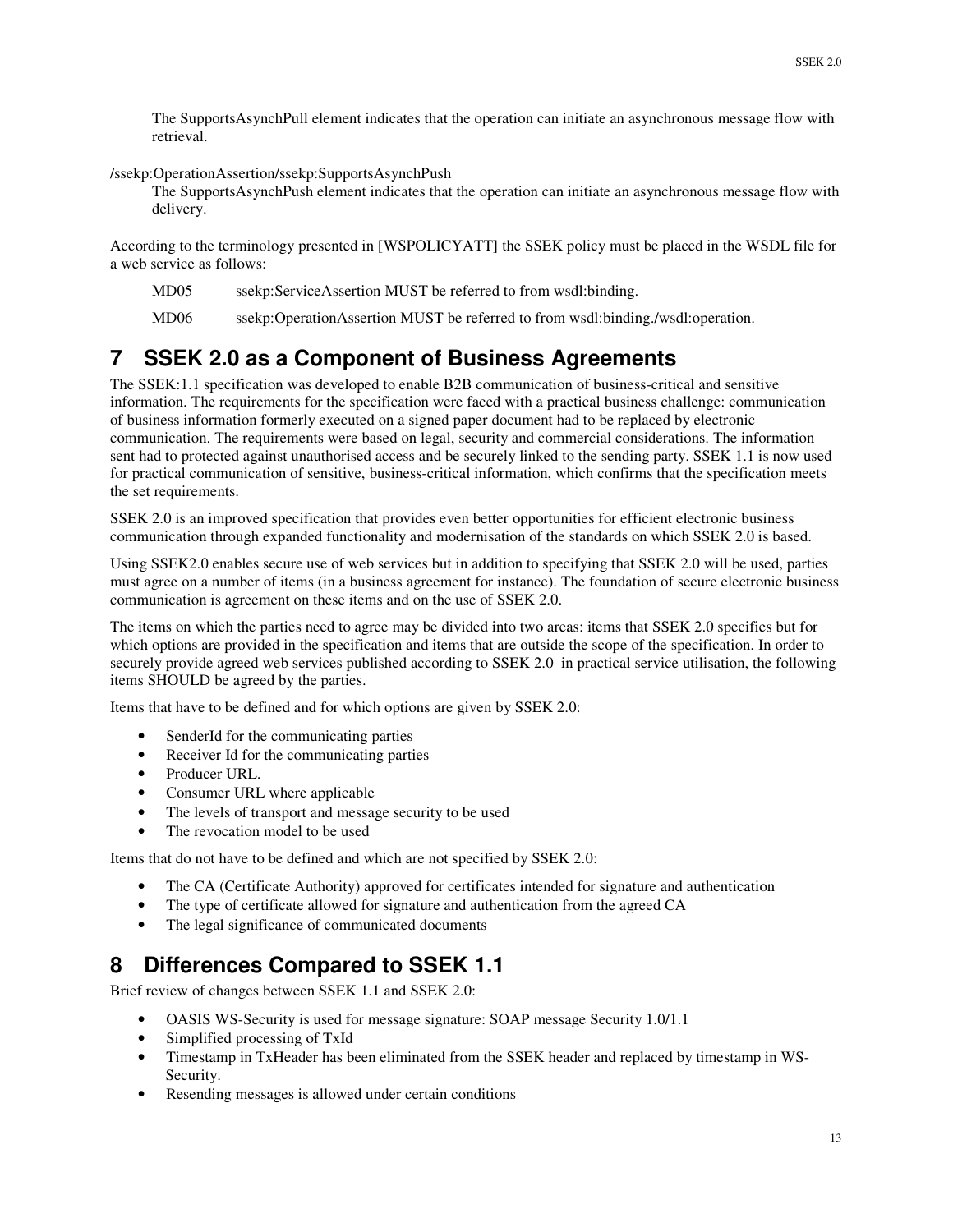- Standardised fault management
- All message structures in SSEK use the same namespace URI, http://schemas.ssek.org/ssek/2006-03-01/
- Support for asynchronous message flows with retrieval
- Support for Policies
- Harmonisation with WS-I Basic Profile 1.1 and Basic Security Profile 1.0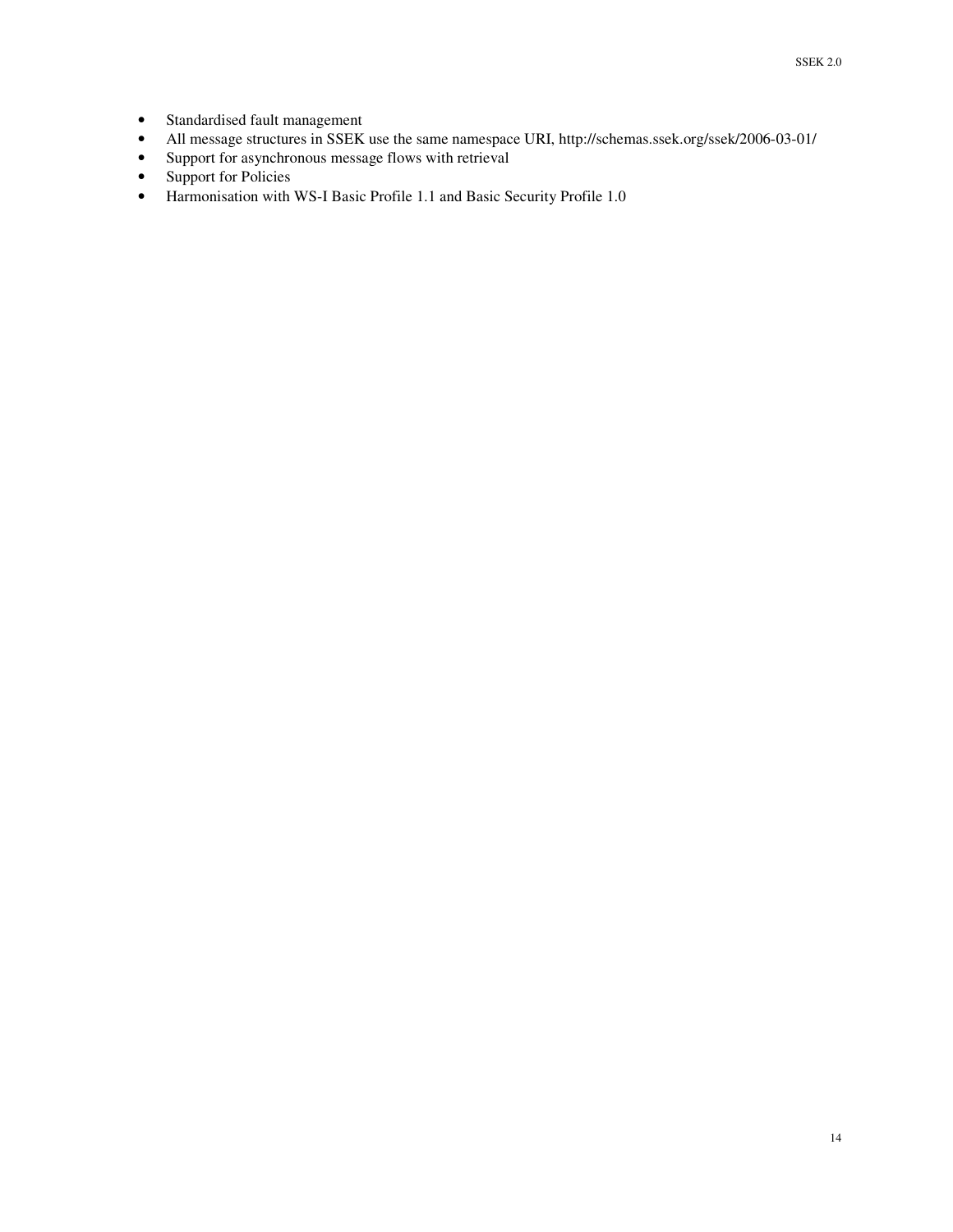# **9 References**

| [BP11]        | WS-I Basic Profile Version 1.1, 24 August 2004                                           |
|---------------|------------------------------------------------------------------------------------------|
| [BP11ERR]     | WS-I Basic Profile Version 1.1 Errata, Board Approval Draft, Rev: 1.8, 25 October 2005   |
| [BSP10]       | WS-I Basic Security Profile Version 1.0, Working Group Draft, 20 January 2006            |
| [C14N]        | Exclusive XML Canonicalization, Version 1.0, W3C Recommendation 18 July 2002             |
|               | (http://www.w3.org/TR/2002/REC-xml-exc-c14n-20020718/)                                   |
| [CCAM]        | WS-I Conformance Claim Attachment Mechanism Version 1.0, Final Material 15               |
|               | November 2004                                                                            |
| [MIME]        | MIME Media Types, Internet Assigned Numbers Authority                                    |
| [MTOM]        | SOAP Message Transmission Optimisation Mechanism, W3C Recommendation 25 January          |
|               | 2005                                                                                     |
| [OCSP]        | Online Certificate Status Protocol, http://www.ietf.org/rfc/rfc2560.txt                  |
| [PKI]         | Public-Key Infrastructure (X.509) (pkix), http://www.ietf.org/html.charters/pkix-        |
|               | charter.html                                                                             |
| [SOAP]        | Simple Object Access Protocol (SOAP) 1.1, W3C Note, 8 May 2000                           |
| [SOAP11MTOM]  | SOAP 1.1 Binding for MTOM 1.0, 2 March 2006                                              |
| [UUID]        | RFC4122: A Universally Unique IDentifier (UUID) URN Namespace,                           |
|               | http://www.ietf.org/rfc/rfc4122.txt                                                      |
| [WSA]         | Web Services Addressing 1.0 - Core, W3C Candidate Recommendation 17 August 2005,         |
|               | http://www.w3.org/TR/2005/CR-ws-addr-core-20050817/                                      |
| [WSASB]       | Web Services Addressing 1.0 - SOAP Binding, W3C Candidate Recommendation 17              |
|               | August 2005, http://www.w3.org/TR/2005/CR-ws-addr-soap-20050817/                         |
| [WSDL]        | Web Services Description Language (WSDL) 1.1, W3C Note, 15 March 2001                    |
| [WSPOLICY]    | Web Services Policy Framework (WS-Policy), September 2004                                |
| [WSPOLICYATT] | Web Services Policy Attachment (WS-PolicyAttachment), September 2004                     |
| [WSS10]       | Web Services Security: SOAP Message Security 1.0, (WS-Security 2004), OASIS Standard     |
|               | 200401, March 2004                                                                       |
| [WSS11]       | Web Services Security: SOAP Message Security 1.1, (WS-Security 2004), OASIS Standard     |
|               | Specification, 1 February 2006                                                           |
| [X509CTP]     | Web Services Security X.509 Certificate Token Profile 1.1, OASIS Standard Specification, |
|               | 1 February 2006                                                                          |
| $[X509V3]$    | Internet X.509 Public Key Infrastructure, Certificate and CRL Profile,                   |
|               | http://www.ietf.org/rfc/rfc2459.txt                                                      |
| [XML]         | Extensible Markup Language (XML) 1.0 (Third Edition), W3C Recommendation 04              |
|               | February 2004. http://www.w3.org/TR/2004/REC-xml-20040204/                               |
| [XMLBD]       | Assigning Media Types to Binary Data in XML, W3C Working Draft 2 November 2004           |
| [XMLDSIG]     | XML-Signature Syntax and Processing, W3C Recommendation, 12 February 2002.               |
|               | http://www.w3.org/TR/xmldsig-core/.                                                      |
| [XMLSCHEMA1]  | XML Schema Part 1: Structures Second Edition, W3C Recommendation 28 October 2004.        |
|               | http://www.w3.org/TR/xmlschema-1/                                                        |
| [XMLSCHEMA2]  | XML Schema Part 2: Datatypes Second Edition, W3C Recommendation 28 October 2004.         |
|               | http://www.w3.org/TR/xmlschema-2/                                                        |
| [XOP]         | XML-binary Optimized Packaging, W3C Recommendation 25 January 2005                       |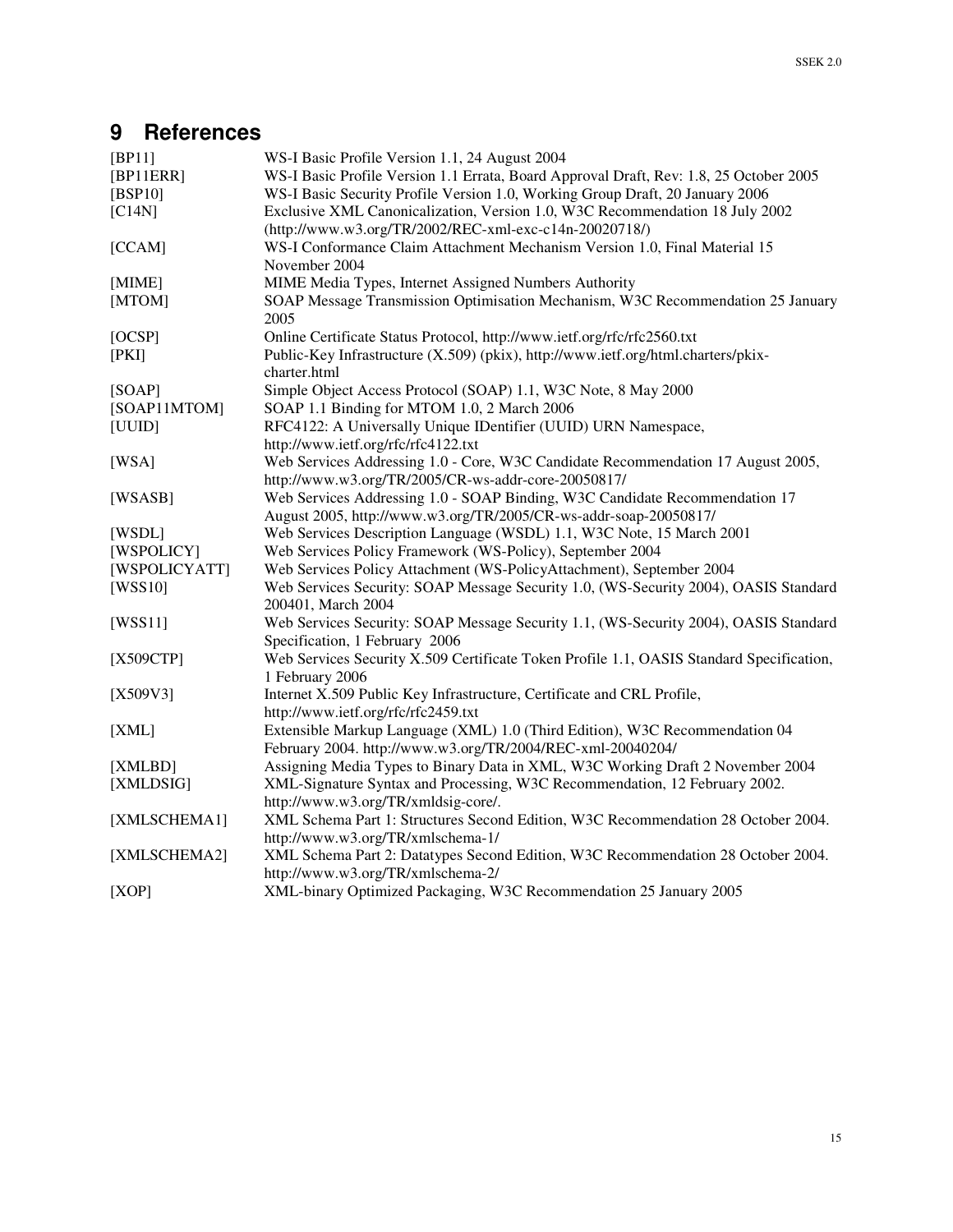## **Appendix 1: XML Schema for SSEK**

```
<xsd:schema targetNamespace="http://schemas.ssek.org/ssek/2006-05-10/"
       elementFormDefault="qualified" attributeFormDefault="qualified"
       xmlns:tns="http://schemas.ssek.org/ssek/2006-05-10/"
       xmlns:xsd="http://www.w3.org/2001/XMLSchema">
 <xsd:simpleType name="IdType">
   <xsd:restriction base="xsd:string">
      <xsd:enumeration value="APP"/>
      <xsd:enumeration value="CN"/>
     <xsd:enumeration value="DN"/>
      <xsd:enumeration value="ORGNR"/>
   </xsd:restriction>
 </xsd:simpleType>
  <xsd:simpleType name="FaultCode">
    <xsd:restriction base="xsd:QName">
      <xsd:enumeration value="AsynchMethodUnsupported"/>
      <xsd:enumeration value="ContentInvalid"/>
      <xsd:enumeration value="IncorrectContext"/>
      <xsd:enumeration value="MessageNotProcessed"/>
      <xsd:enumeration value="NoResultAvailable"/>
      <xsd:enumeration value="ReceiverIdUnknown"/>
      <xsd:enumeration value="SenderIdUnknown"/>
      <xsd:enumeration value="Timeout"/>
      <xsd:enumeration value="TxIdInvalid"/>
      <xsd:enumeration value="TxIdMissing"/>
      <xsd:enumeration value="TxIdNotAllowed"/>
      <xsd:enumeration value="TxIdUnknown"/>
      <xsd:enumeration value="WebServiceUnavailable"/>
      <xsd:enumeration value="WebServiceUnsupported"/>
    </xsd:restriction>
  </xsd:simpleType>
  <xsd:element name="SSEK">
    <xsd:complexType>
      <xsd:sequence>
        <xsd:element name="SenderId">
          <xsd:complexType>
            <xsd:simpleContent>
              <xsd:restriction base="xsd:anyType">
                <xsd:simpleType>
                  <xsd:restriction base="xsd:string">
                    <xsd:maxLength value="512"/>
                  </xsd:restriction>
                </xsd:simpleType>
                <xsd:attribute name="Type" default="CN" type="tns:IdType"/>
              </xsd:restriction>
            </xsd:simpleContent>
          </xsd:complexType>
        </xsd:element>
        <xsd:element name="ReceiverId">
          <xsd:complexType>
            <xsd:simpleContent>
              <xsd:restriction base="xsd:anyType">
                <xsd:simpleType>
                  <xsd:restriction base="xsd:string">
                    <xsd:maxLength value="512"/>
                  </xsd:restriction>
                </xsd:simpleType>
                <xsd:attribute name="Type" default="CN" type="tns:IdType"/>
              </xsd:restriction>
            </xsd:simpleContent>
          </xsd:complexType>
        </xsd:element>
        <xsd:element name="TxId" minOccurs="0">
          <xsd:simpleType>
            <xsd:restriction base="xsd:string">
              <xsd:length value="36"/>
            </xsd:restriction>
```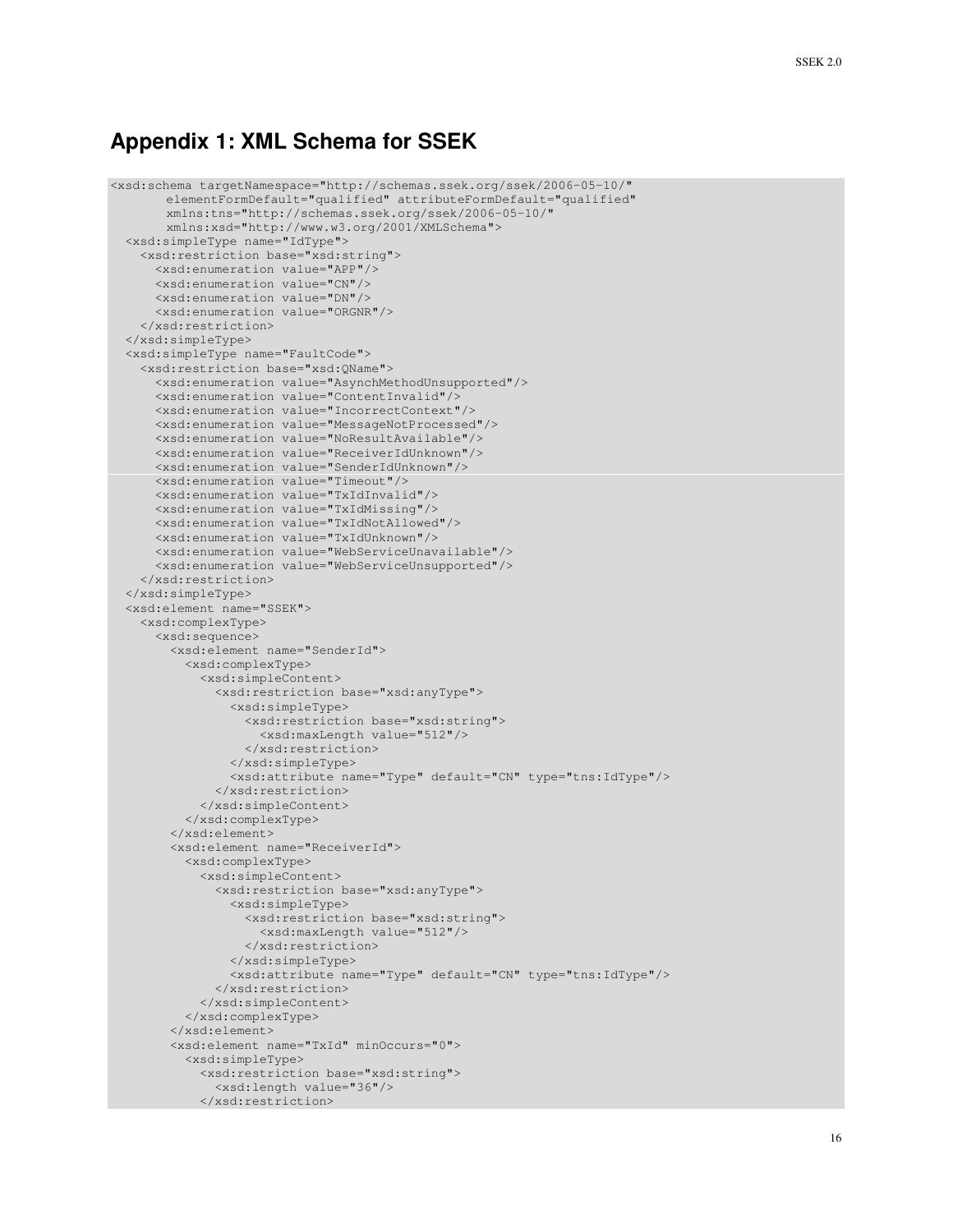```
</xsd:simpleType>
        </xsd:element>
      </xsd:sequence>
      <xsd:attribute name="AsynchMethod" use="optional">
       <xsd:simpleType>
          <xsd:restriction base="xsd:string">
            <xsd:enumeration value="AsynchPull"/>
            <xsd:enumeration value="AsynchPush"/>
          </xsd:restriction>
       </xsd:simpleType>
      </xsd:attribute>
      <xsd:anyAttribute processContents="lax"/>
   </xsd:complexType>
  </xsd:element>
  <xsd:element name="FaultData">
   <xsd:complexType>
      <xsd:sequence>
        <xsd:element name="FaultingMessage" type="xsd:string" minOccurs="0"/>
       <xsd:element name="TxId" minOccurs="0">
          <xsd:simpleType>
            <xsd:restriction base="xsd:string">
              <xsd:length value="36"/>
            </xsd:restriction>
          </xsd:simpleType>
        </xsd:element>
        <xsd:element minOccurs="0" name="FaultItems">
          <xsd:complexType>
            <xsd:sequence>
              <xsd:element maxOccurs="unbounded" name="FaultItem">
                <xsd:complexType>
                  <xsd:sequence>
                    <xsd:element name="Code" type="xsd:string"/>
                    <xsd:element name="Description" type="xsd:string" minOccurs="0"/>
                    <xsd:element name="Location" type="xsd:string" minOccurs="0"/>
                    <xsd:element name="System" type="xsd:string" minOccurs="0"/>
                  </xsd:sequence>
                </xsd:complexType>
              </xsd:element>
            </xsd:sequence>
          </xsd:complexType>
        </xsd:element>
       <xsd:any processContents="lax" minOccurs="0" maxOccurs="unbounded" namespace="##other"/>
      </xsd:sequence>
    </xsd:complexType>
  </xsd:element>
  <xsd:element name="Receipt">
   <xsd:complexType>
      <xsd:sequence>
       <xsd:element name="ResponseCode">
          <xsd:simpleType>
            <xsd:restriction base="xsd:string">
              <xsd:enumeration value="OK"/>
            </xsd:restriction>
          </xsd:simpleType>
        </xsd:element>
       <xsd:element name="ResponseMessage" type="xsd:string" minOccurs="0"/>
       <xsd:element name="RequestSignatureValue" type="xsd:string" minOccurs="0"/>
        <xsd:any processContents="lax" minOccurs="0" maxOccurs="unbounded" namespace="##other"/>
      </xsd:sequence>
      <xsd:anyAttribute processContents="lax"/>
    </xsd:complexType>
  </xsd:element>
  <xsd:element name="PullMessage">
    <xsd:complexType>
     <xsd:sequence>
        <xsd:any processContents="lax" minOccurs="0" maxOccurs="unbounded"/>
      </xsd:sequence>
      <xsd:anyAttribute processContents="lax"/>
   </xsd:complexType>
  </xsd:element>
</xsd:schema>
```